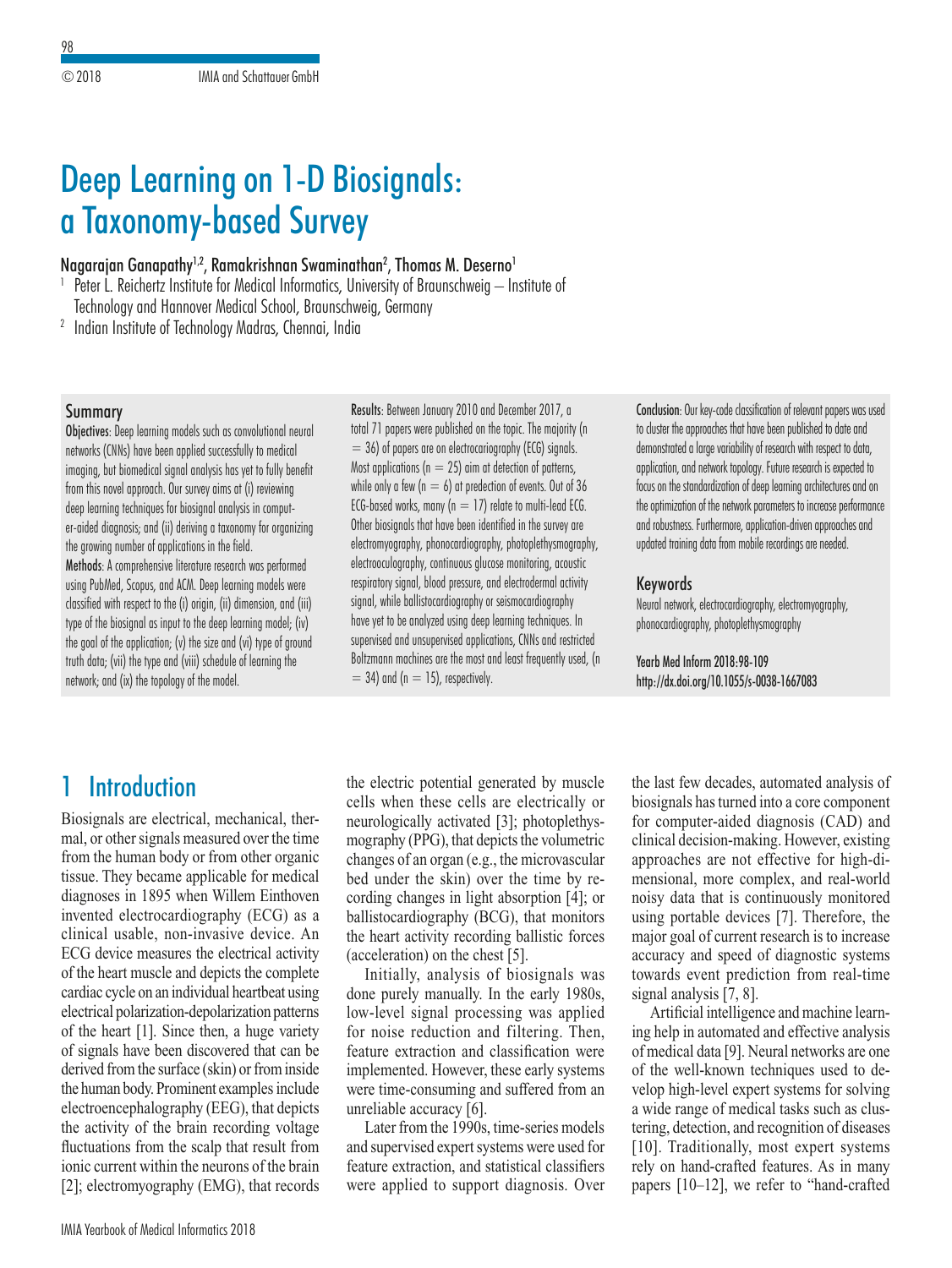features" when the raw data is transformed before it is entered to the input layer of the neural network, and this transformation is performed or decided by a human. However, biosignals are generally non-linear, non-stationary, dynamic, and complex in nature [13]. Handcrafted or manually selected features are time-consuming, not optimal, domain-specific, and they require specific expert knowledge [6].

Neurons are the basic processing units in a neural network and they perform a non-linear transformation of the data input from neurons connected in the previous layer. Such a structure is incapable of processing raw biosignals [14]. Therefore, automated extraction and selection of task-specific as well as robust features are necessary to solve the complex real-world problems [15].

Deep learning is a machine learning approach that is based on a deep network architecture composed of multiple hidden layers. We have considered machine learning, disregarding whether it is performed supervised or unsupervised, as "traditional" if it is composed of five or less hidden layers. Contrarily with deep learning, feature extraction and selection are performed within the network that is fed with raw (or low level-processed) data but not with handcrafted features. Each hidden layer transforms the data into representations that are learned automatically using a general learning procedure [16]. Outstanding performance has been obtained on a various number of benchmark datasets. In particular, convolutional neural networks (CNNs) have been designed for solving complex image analysis tasks [15, 17]. Such networks may be composed of several millions of neurons, which are interconnected in a two-dimensional (2-D) matrix-like structure of neurons and hence, can perform spatial convolutions within their internal structure. However, in supervised learning, a huge number of training data is required for the millions of parameters, which are usually not available in the medical domain. Medical applications solve that problem using pre-trained networks from other domains, and they have demonstrated outstanding results [18]. Inherent to this concept, the filter coefficients of convolution operation that have been used previously for the handcrafting of features are determined intrinsically by the network.

However, most biosignals do not provide any 2-D structure, and as a result, deep learning models have not been used much in biosignal analytics. Some preliminary research has achieved positive outcomes for the analysis of biomedical signals using deep learning approaches. Recently, Kiranyanz et al*.,* [19] have proposed 1-D CNN for ECG signal analysis. Similarly, recurrent neural networks (RNNs) are used to describe time-dependency in time-series data, namely phonocardiography (PCG) signals.

This survey offers a comprehensive overview of deep learning models applied to 1-D biosignals in both a methodology-driven and an application-focused perspective. In many papers, EEG is considered as a 2-D signal. The same holds for biosignals such as functional magnetic resonance imaging (fMRI) and magnetoencephalography (MEG) signals. To focus the review on 1-D biosignals, we have excluded such matrix-based spatial measures.

## 2 Characteristics of Biosignals

All biosignals are recorded as sampled data points over a period of time. Due to the intrinsic properties of the biological systems, physiological biosignals are highly irregular, high-dimensional, composed from multi-components, non-stationary, and heterogeneous [13, 20]. In this section, we discuss the technical and clinical properties of biosignals and focus on the complexity to explain the necessity of deep learning algorithms.

### 2.1 Technical Properties

The human body is a complex electro-mechanical system composed of affective, perceptual, and cognitive physiological processes. Dynamic changes can be recorded as biosignals. These signals vary continuously over time and reflect the clinical state of the human body [21]. Most biosignals include electrical activities and conductance as well as measurements of flow, volume, temperature, pressure, sound, and acceleration [22–24]. The signal's cut-off frequency, sampling rate, number of channels (in ECG also referred to as leads) and other technical characteristics are spanning large ranges of dimensions (Table. 1). For instance, the signal frequencies range from 0.05 Hz up to 5,000 Hz (order of  $10<sup>6</sup>$ ) and the recording duration spans (milli-)seconds up to the human lifetime (100 years =  $3,1536 \times 10^9$  s).

### 2.2 Clinical Properties

The physiological and clinical characteristics of biosignals are more diverse:

- *ECG* is recorded non-invasively and is quasi-periodic and often multi-component in nature. Any change in the rhythm, heart rate, and the pattern is used for the diagnosis of heart-related diseases [25, 26]. Today, smart clothes supporting continuous ECG recording are available and require real-time analysis and event prediction [7].
- *EMG* is recorded invasively (needle EMG) or non-invasively (surface EMG) and is non-linear, non-stationary, and multi-component in nature. EMG supports the diagnosis of neuromuscular disorders such as muscle fatigue myelitis and McArdle disease [27].
- *PCG* is recorded non-invasively and is periodic and multi-component in nature. It is a method to record the sounds and murmurs produced by the heart. PCG is considered as one of the simplest biomarkers for the detection of various heart diseases [26].
- *PPG* is recorded non-invasively using low-cost oximeters. The PPG waveform is complex due to its dependence on the thickness of skin, the portion of muscle fibers in the tissue, and the amount of fat. PPG is sensitive to any heart irregularity [28] and considered as reliable biomarker for detection of cardiac arrhythmias.
- *BCG* is recorded non-invasively yielding noisy, quasi-periodical data. It is a method to record the micro-vibrations of the body due to the pumping of blood from the heart during the systole and the movement of blood through the veins [5, 29].
- *Other biosignals* include electrooculography (EOG), continuous glucose monitoring (CGM), acoustic respiratory signals (ARS), blood pressure (BP), electrodermal activity (EDA), and skin temperature. They are used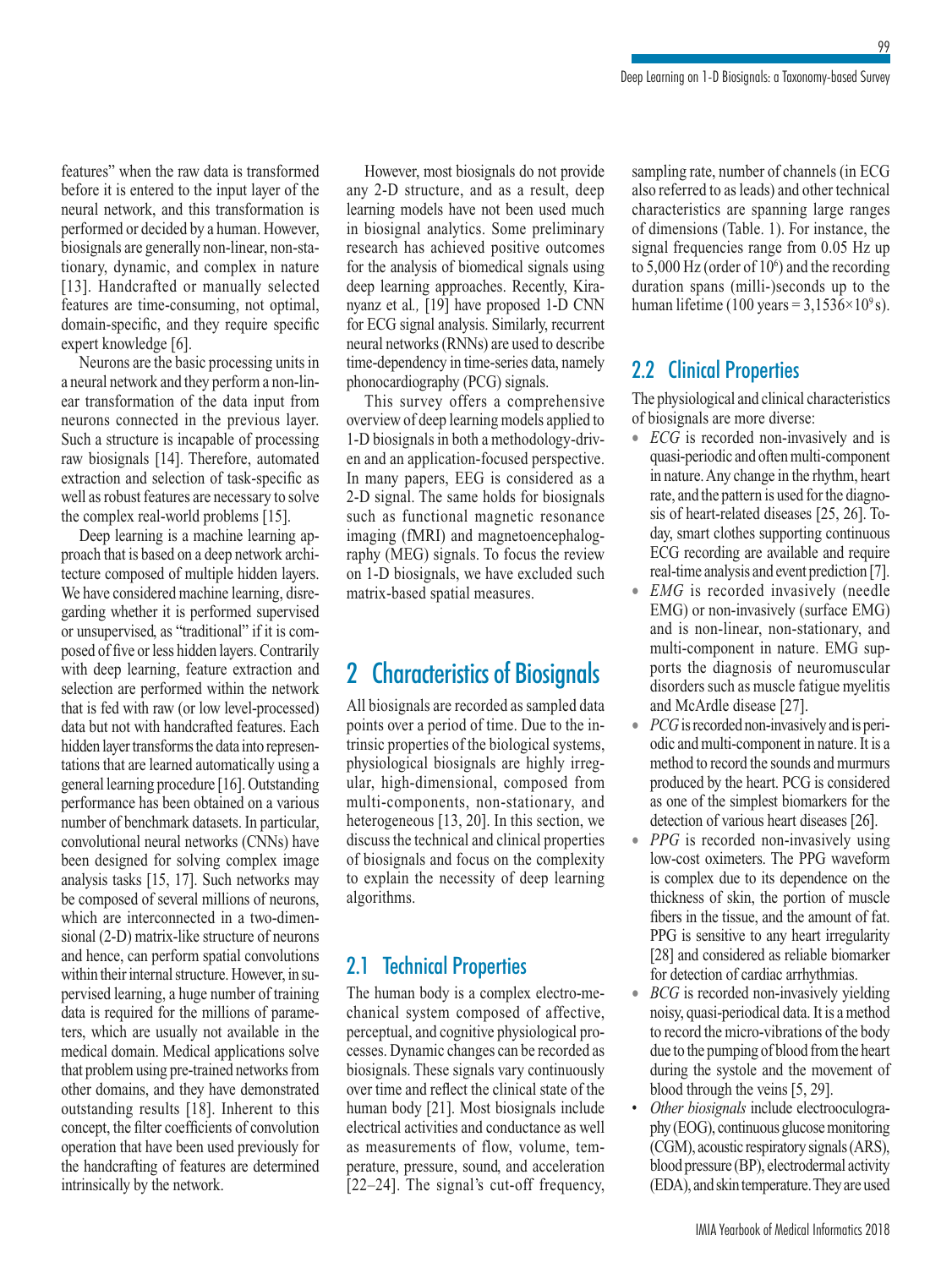**Table 1** Characteristics and technical parameters of biosignals.

| Signal                | Number of<br>channels | Signal<br>frequency<br>[Hz] | Recording<br>frequency [Hz] | Amplitude<br>level [mV] | Quantiza-<br>tion [bits] | Recording<br>duration |  |  |  |
|-----------------------|-----------------------|-----------------------------|-----------------------------|-------------------------|--------------------------|-----------------------|--|--|--|
| ECG                   | $1 - 12$              | $0.05 - 150$                | $250 - 1,000$               | $0.1 - 5$               | 16                       | $10s - 24h$           |  |  |  |
| EMG                   | $1 - 32$              | $25 - 5,000$                | $512 - 10,000$              | $0.1 - 100$             | 24                       | $30s - 24h$           |  |  |  |
| PCG                   |                       | $10 - 400$                  | $1 - 2.000$                 | $-2-2$                  | 16                       | $0.05s - 24h$         |  |  |  |
| PPG                   |                       | $0.25 - 40$                 | $5 - 500$                   | $-10-10$                | 16                       | $120s - 24h$          |  |  |  |
| BCG                   | 3                     | $1 - 20$                    | $1 - 20$                    | $-0.05 - 0.05$          | 12                       | $2s - 24h$            |  |  |  |
| Skin tem-<br>perature |                       | $1 - 200$                   | $2 - 50,000$                | $-50-50$                | 12                       | $60s - 24h$           |  |  |  |
| Skin con-<br>ductance |                       | $0.1 - 16$                  | $16 - 128$                  | $0 - 100 \mu S$         | 12                       | $120s - 24h$          |  |  |  |

for detection, clustering, and diagnostics of various diseases. For example, EDA indicates emotional states [10].

### 2.3 Complexity

The complexities of physiological biosignals are remarkable and several obstacles are hindering their automatic analysis.

- *Big data*: most of physiological signals are individual continuous time-dependent information that may change dramatically in pathological situations (variety). Today, ECG is recorded continuously (velocity) over 24/7 intervals delivering up to 4 GB of uncompressed data (volume) [7]. Although for the application phase, signals are typically decomposed into epochs, and hence, volume and velocity do not matter, the sampling rate has a high impact on the volume of the data during the training phase.
- *Device specificity*: most approaches described in the literature have abruptly failed when applied to a different dataset within the same class of physiological signals [30]. Generalized frameworks for similar physiological signals are required that are irrespective of the device, its sampling rate, the acquisition protocol, subjects, and regional varieties.
- *Domain specificity*: the analysis of data in one specific domain is often not enough to describe the clinical significance [31]. The multi-modal signal analysis is

another challenge that has not yet been addressed accordingly. CAD systems often are domain-specific, i.e., they do not generalize to other application domains.

- *Noise*: there are several sources of noise, artifacts, and dropout periods in biosignals. This issue is recognized as one of the serious challenges for automated clinical diagnosis [32]. The wavelet transforms or adaptive filters reduce noise but also lower the dimensionality and originality of the data. For instance, most R-wave detection algorithms fail when applied to noisy recordings [33], although R-wave forms are the most recognizable pattern in ECG.
- *Real-time requirements*: physiological signals have high levels of morphological and temporal variation. Previous approaches in the literature are not efficient enough to detect the variation instantaneously. Also, automated event prediction from longterm recordings is very critical [7]. Furthermore, mobile data recording requires processing on mobile devices, which still are less performant than workstations or laptop computers.
- *Missing ground truth*: real-time monitoring of physiological signals can detect and alert early occurrence of diseases like seizure and arrhythmias. However, learning of real-time unlabeled data is difficult and computationally expensive [8]. Robust approaches are required to extract reliable features and patterns from a large amount of unlabeled data [33].

### 2.4 Necessity of Deep Learning

In summary, biosignals are highly complex and form multi-dimensional data, usually without a reliable ground truth. Linear and non-linear methods have failed to robustly perform their clinical analysis [34]. Similarly, machine learning with shallow architectures is incapable to handle the complexity in an ad-hoc manner. Many of the existing approaches are not effective at discovering the unique properties and patterns of physiological signals for clinical diagnosis [11] or event prediction [7]. This is mainly due to the dynamic and multivariate characteristics of biosignals. The same holds for extreme learning machines (ELMs), which are feedforward networks composed of a small number of hidden layers with a large number of nodes and where the hidden layer parameters are not tuned.

Deep learning attempts to automatically detect the unobservable patterns needed for the analysis from raw data. Multiple (up to several hundred) layers are interconnected to transform the raw level into a higher level of abstract data representation [34, 35]. Deep learning has gained performance in various fields such as computer vision, image understanding, natural language processing, and acoustic speech analysis. Some of the benefits of deep learning approaches include automated feature learning from raw data, noise robustness, multi-task learning, and better optimization with a minimized recognition error [11, 34]. Deep learning is adaptive and capable to handle multi-modal and complex data. Thus, deep learning models may provide tools and interfaces to complex biosignals for better information understanding and clinical decision support.

## **Deep Learning Technology**

The technical classification of deep learning architectures follows generative versus discriminative models (Fig. 1). Generative models predict and synthesize new partial input data t+1 based on the previous data t by learning a general representation of the data. It is mainly used for the enhancement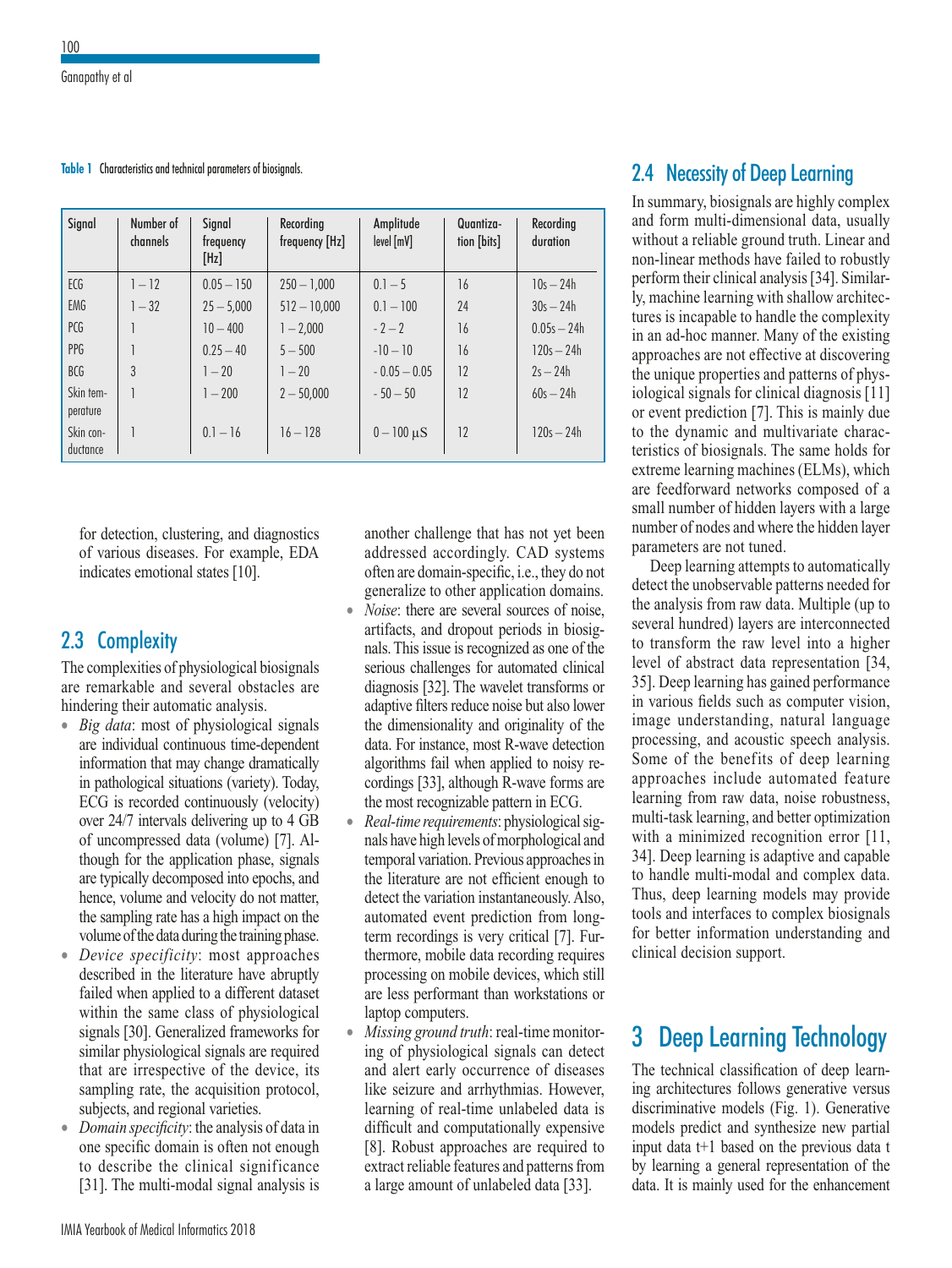and prediction of the physiological signals. A discriminative model is capable to represent data even if the input is noisy. Discriminative models are effective for the classification, detection, and recognition of physiological signals [6]. The four major network architectures can be characterized as follows:

- The restricted Boltzmann machine (RBM) is a neural network that consists of binary-valued neurons in the visible layer and Boolean hidden units as other layers. A greedy layer-by-layer feature learning is implemented to compute constant and connection weights in different levels of abstraction (layers) [37]. An unsupervised layer-based pre-training is used for the initialization of all parameters. A simple backpropagation is used to fine-tune and slightly adjust the parameters throughout the network [36].
- Auto-encoders are unsupervised learning models with an equal number of input and output nodes. It is a generative model with a non-linear approach for feature extraction [11]. Each auto-encoder is composed of individual encoders, which transfer the input into lower dimension space, and corresponding decoders, which reconstruct the input using most discriminative features. To obtain more robust results in representation learning, a variation of auto-encoders is applied such as sparse auto-encoders (SAEs), de-noising auto-encoders (DAEs), contractive auto-encoders (CAEs), and zero-bias auto-encoders (ZAEs) [38].
- The CNN is one of the most popular deep learning architecture. Inspired by the neurobiological architecture of the visual cortex, a CNN is a hierarchical model that consists of convolutional and subsampling layers. In the convolutional layer, the weights of neuron are coupled, and hence, the network computes a spatial convolution determining the mask coefficients itself during the training. Hence, CNNs have become very popular in image analysis. For instance, AlexNet is a special deep CNN model used to classify 1.2 million images into 1,000 classes [40].
- The recurrent neural network (RNN) is a model that has been adapted from simple feed-forward modeling towards processing of sequential data [6]. The RNN is a deep



**Fig. 1** Deep learning methods (RBM = restricted Boltzmann machine, CNN = convolutional neural network, RNN = recurrent neural network).

architecture with a high-dimensional hidden state, which receives the input, updates its hidden state information, and makes a prediction at each time step. RNNs are mainly used for the analysis of streamed data [41, 42]. Here, long short-term memory (LSTM) and gated recurrent units (GRU) are frequently used to overcome the vanishing gradient in gradient-based learning methods and back propagation [43].

## 4 Deep Learning on **Biosignals**

In this section, we describe the method implemented to select relevant papers, the categories used to classify the papers, biosignals and their applications, and the clustering of papers according to the dimension and types of biosignals. Three clinical applications are particularly highlighted.

### 4.1 Selection of Papers

In this survey, 437 research papers were reviewed (Fig. 2). Existing databases (PubMed, Scopus and ACM) were queried with search terms for title, keywords, and abstract (see Appendix 1). Only papers published from January 2010 to Dec 2017 were considered. After duplicates were removed, a total of 382 records were obtained. Based on the title and the abstract of each paper, contributions that did not relate to deep learning (defined as having more than five hidden layers) or 1-D biosignals were excluded. Based on a full text assessment, work related to EEG, fMRI, MEG as source signal and review papers were excluded. After careful inspection on the architecture of the deep learning models, 35 papers were excluded because the number of hidden layers was less than five. This process yielded a final collection of 71 research papers.

### 4.2 Categories to Classify Papers

Our analysis of the literature identified several criteria to categorize papers and approaches. The most important is the biosignals to which deep learning is applied. Besides ECG and EMG, some papers use a combination of multiple signals as input for the neural network. Moreover, biosignals can be 1-D (single lead) or composed of multi leads. In case of EEG, for instance, the multiple leads are arranged in a spatial matrix, which makes CNNs directly applicable. A 2-D spatial structure can also be generated using 2-D frequency transforms. Therefore, the origin, dimension, and type of biosignals are coded as B for "biosignal", and denoted B(origin, dimension, type). We use simple numbers to indicate the instances in each of the criteria (Fig. 3).

The second category used to distinguish the various approaches is the application domain. When deep learning is applied to a biosignal, it can be used for simple signal enhancement, detection of uncertain patterns (computer-aided detection, CADe), clustering of the signal or parts of the signal, recognition of given patterns (computer-aided diagnostics, CADx), or prediction of future signal alterations or events. We call this the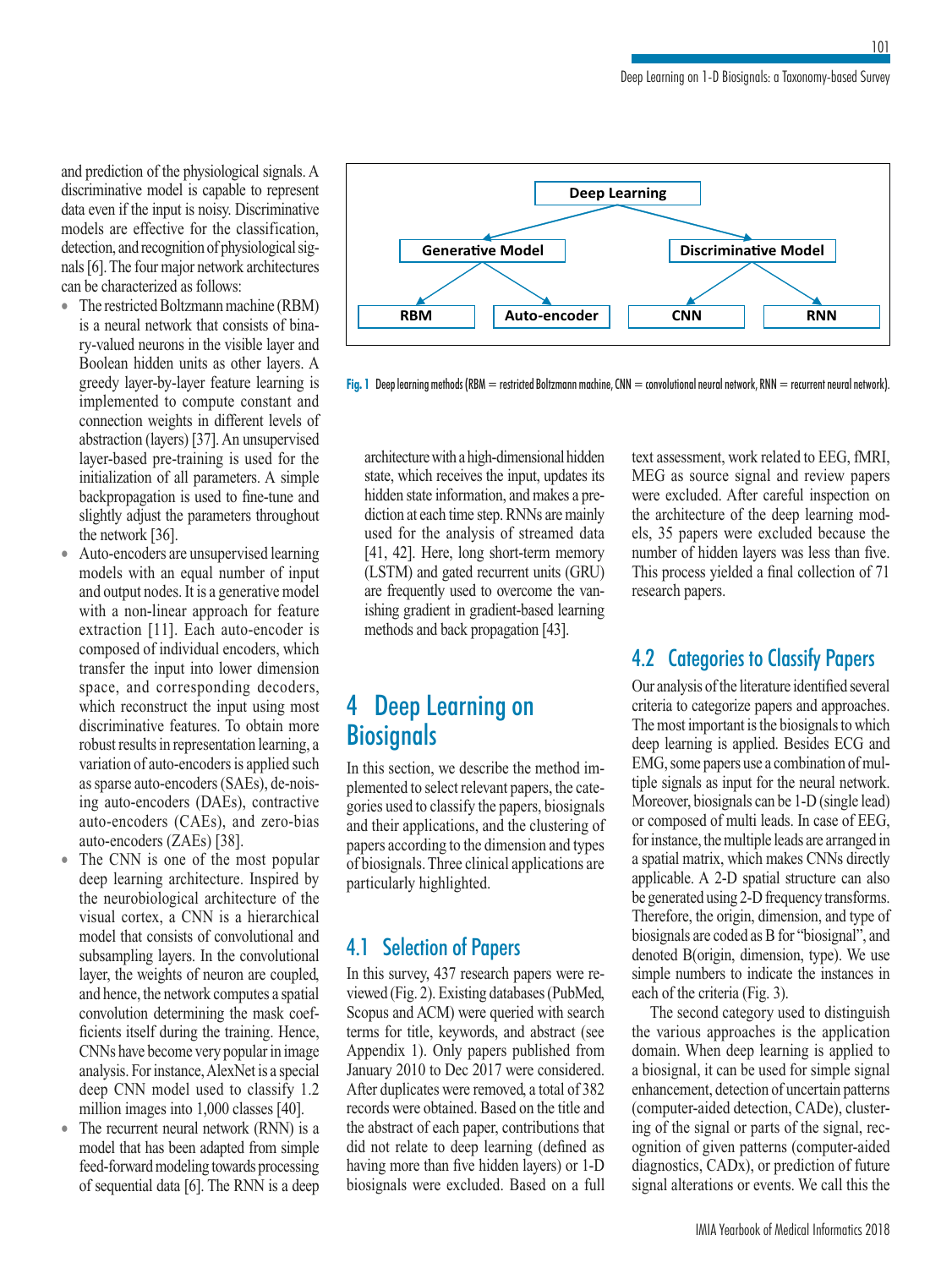

**Fig. 2** Paper selection process.



**Fig. 3** Classification of the parameters used for the selection of deep learning models. The dependencies are color coded. Note that A(..x)  $= N(x.)$  for all x in {1,2}.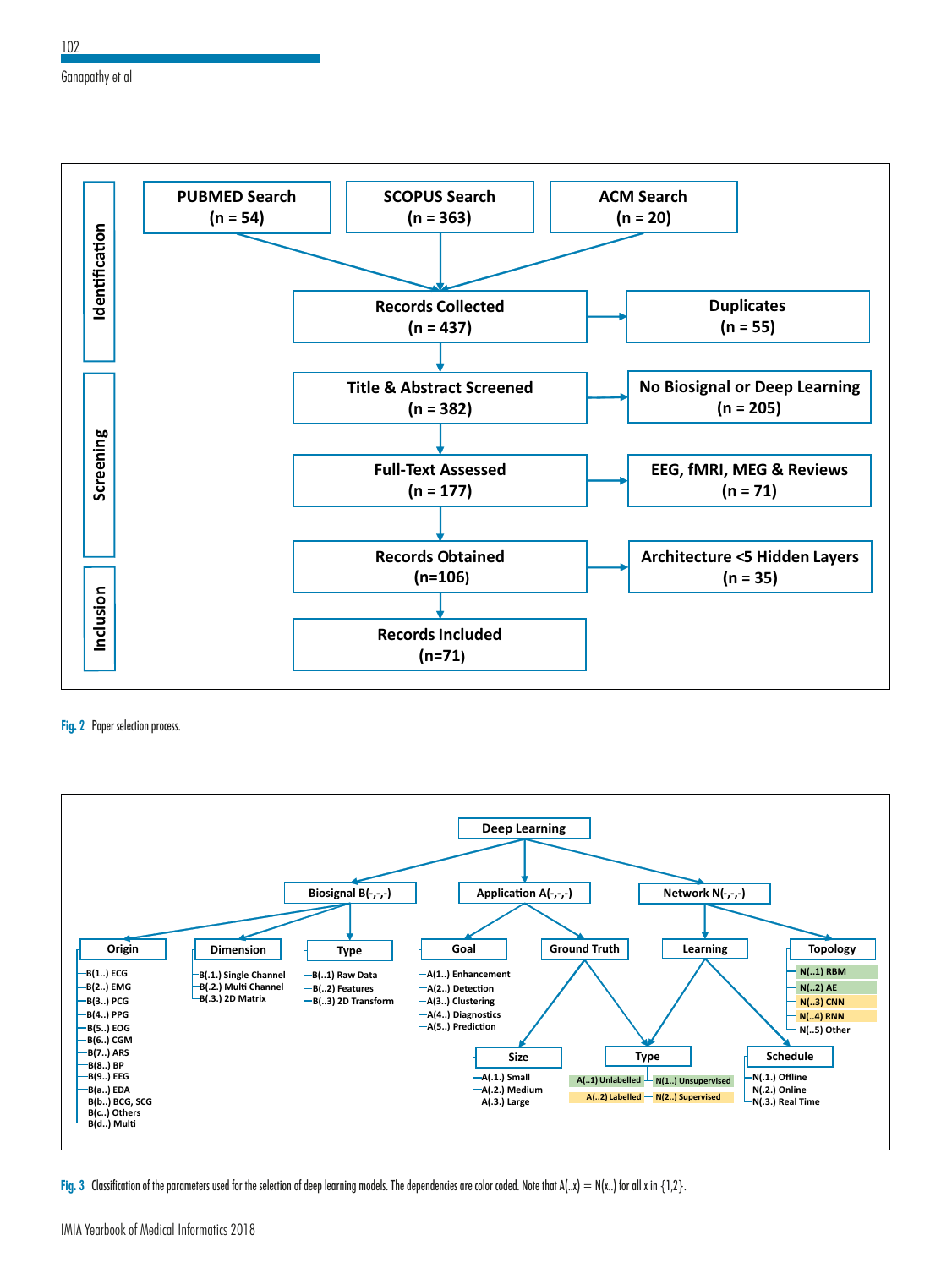goal of the application. To train the network, data is needed. Such datasets are sometimes quite small (less than 100 records or less than 5 hours of total recording time), medium (up to 1,000 records or 50 hours of recording time), but sometimes relatively large (up to 10,000 records or 500 hours of recording time). They may have a label to indicate the ground truth (GT) or not. Therefore, the application is coded A for "application", and denoted A(goal, GT-size, GT-type), and again simple numbers are used within the criteria to code the instances (Fig. 3).

Finally, the networks that are used for biosignal analysis differ. For instance, the learning type of the network may be supervised or unsupervised. Note that this criterion is strictly correlated with the type of GT data, which can be labeled or unlabeled, respectively. The training of the network can be scheduled offline, online, or in real time. Of course, the topology of the network is another important criterion, and the instances we have chosen here correspond to Section 2.2. Consequently, network categories are denoted N for "network", and coded N(Ltype, L-schedule, topology) (Fig. 3).

In summary, three categories of deep learning on biosignals have been identified, each comprised of three criteria. Since the type of GT data is directly linked to the type of network learning, only eight effective criteria remain. In total, 37 different instances are suggested. These instances have been used to code the papers retrieved from the literature review. For example, the paper of Rahhal et al., [44] on active classification of ECG signals is coded as B(121)A(322)N(212).

### 4.3 Biosignals and their Application

Supervised learning is used in most applications: N(2..). Supervised learning is the ability of deep learning models to learn data with annotation. However, annotation (labeling) of the physiological signals requires expert knowledge and is often expensive and time-consuming. Unsupervised learning, coded as N(1..), is sometimes ineffective for multivariate inputs and ambulatory monitoring due to long-term time dependencies [6]. Based on the analysis of physiological signals, selection of generative and discriminative network topology is considered. Discriminative models are coded as  $A(2...) - A(4...)$ . They are effective for the detection, clustering, and diagnostics of physiological signals. A discriminative model is capable of modeling the noisy data for training. Generative models are mainly used for the enhancement and prediction of the physiological signals. Models coded as N(..4) can predict and synthesize new partial input data at time t+1 based on the previous data at time t by learning the data. Generative models are also more robust to analyze noisy data. The characteristics of physiological signals play a vital role in the selection of deep learning models. If the physiological signal has a spatiotemporal structure, the model selected must incorporate both spatial and temporal coherence of the physiological signals using regularization. A CNN is considered as a good choice to handle both temporal and spatial data. However, selection criterions for the deep learning model should be more application-oriented and robust for input data types.

Table 2 shows the codes for all the 71 papers that have been considered in this survey. There are only a few duplicates showing the diversity of research as well as demonstrating that our code is suitable for different approaches. Counting the total number of topology yields 15, 12, 34, and 3 for RBMs, auto-encoders, CNNs, and RNNs, respectively. In addition, there are 7 "Other" types of network topology, where the authors have combined several deep learning networks to improve performance.

#### **Table 2** Coding schemes for the 71 papers selected

| Code               | Reference     | Code               | Reference   | Code               | Reference      |  |  |
|--------------------|---------------|--------------------|-------------|--------------------|----------------|--|--|
| B(111)A(212)N(213) | $[19, 45-49]$ | B(121)A(112)N(212) | $[50 - 53]$ | B(311)A(312)N(214) | $[67]$         |  |  |
| B(111)A(312)N(213) | $[58 - 60]$   | B(121)A(212)N(213) | [6]         | B(311)A(332)N(213) | [65]           |  |  |
| B(111)A(312)N(214) | [62]          | B(121)A(222)N(213) | $[56]$      | B(311)A(512)N(214) | $[73]$         |  |  |
| B(112)A(212)N(211) | $[72]$        | B(121)A(222)N(215) | $[12]$      | B(312)A(312)N(212) | [82]           |  |  |
| B(112)A(212)N(214) | $[74]$        | B(121)A(322)N(212) | $[44]$      | B(312)A(412)N(213) | $[92]$         |  |  |
| B(112)A(212)N(213) | $[77]$        | B(121)A(332)N(213) | [64]        | B(312)A(422)N(213) | [89]           |  |  |
| B(112)A(312)N(215) | [80]          | B(122)A(212)N(211) | [66]        | B(312)A(422)N(215) | [86]           |  |  |
| B(112)A(312)N(211) | $[68]$        | B(122)A(311)N(111) | $[70]$      | B(313)A(332)N(213) | $[98 - 100]$   |  |  |
| B(112)A(122)N(214) | $[63]$        | B(122)A(312)N(211) | $[71]$      | B(412)A(112)N(211) | $[106]$        |  |  |
| B(112)A(222)N(213) | $[94]$        | B(122)A(312)N(215) | [69]        | B(412)A(212)N(211) | $[54]$         |  |  |
| B(113)A(211)N(113) | $[93]$        | B(122)A(412)N(212) | [83]        | B(413)A(211)N(123) | $[57]$         |  |  |
|                    |               | B(122)A(422)N(213) | $[30]$      | B(413)A(212)N(213) | $[107]$        |  |  |
|                    |               | B(122)A(522)N(213) | [87]        | B(512)A(212)N(213) | $[76]$         |  |  |
|                    |               | B(122)A(532)N(215) | [90]        | B(612)A(212)N(213) | $[79]$         |  |  |
|                    |               | B(123)A(312)N(212) | $[75]$      | B(711)A(412)N(212) | $[23]$         |  |  |
|                    |               | B(211)A(221)N(111) | $[78]$      | B(812)A(512)N(215) | [96, 108, 109] |  |  |
|                    |               | B(211)A(322)N(213) | [8]         | B(d11)A(112)N(215) | $[101]$        |  |  |
|                    |               | B(212)A(312)N(211) | [84, 85]    | B(d11)A(312)N(211) | $[102]$        |  |  |
|                    |               | B(213)A(222)N(215) | [88]        | B(d11)A(312)N(213) | $[55]$         |  |  |
|                    |               | B(213)A(312)N(213) | [9]         | B(d11)A(412)N(223) | $[103]$        |  |  |
|                    |               | B(213)A(412)N(213) | [97]        | B(d11)A(512)N(215) | $[10]$         |  |  |
|                    |               | B(213)A(422)N(213) | $[95]$      | B(d12)A(412)N(212) | [104, 105]     |  |  |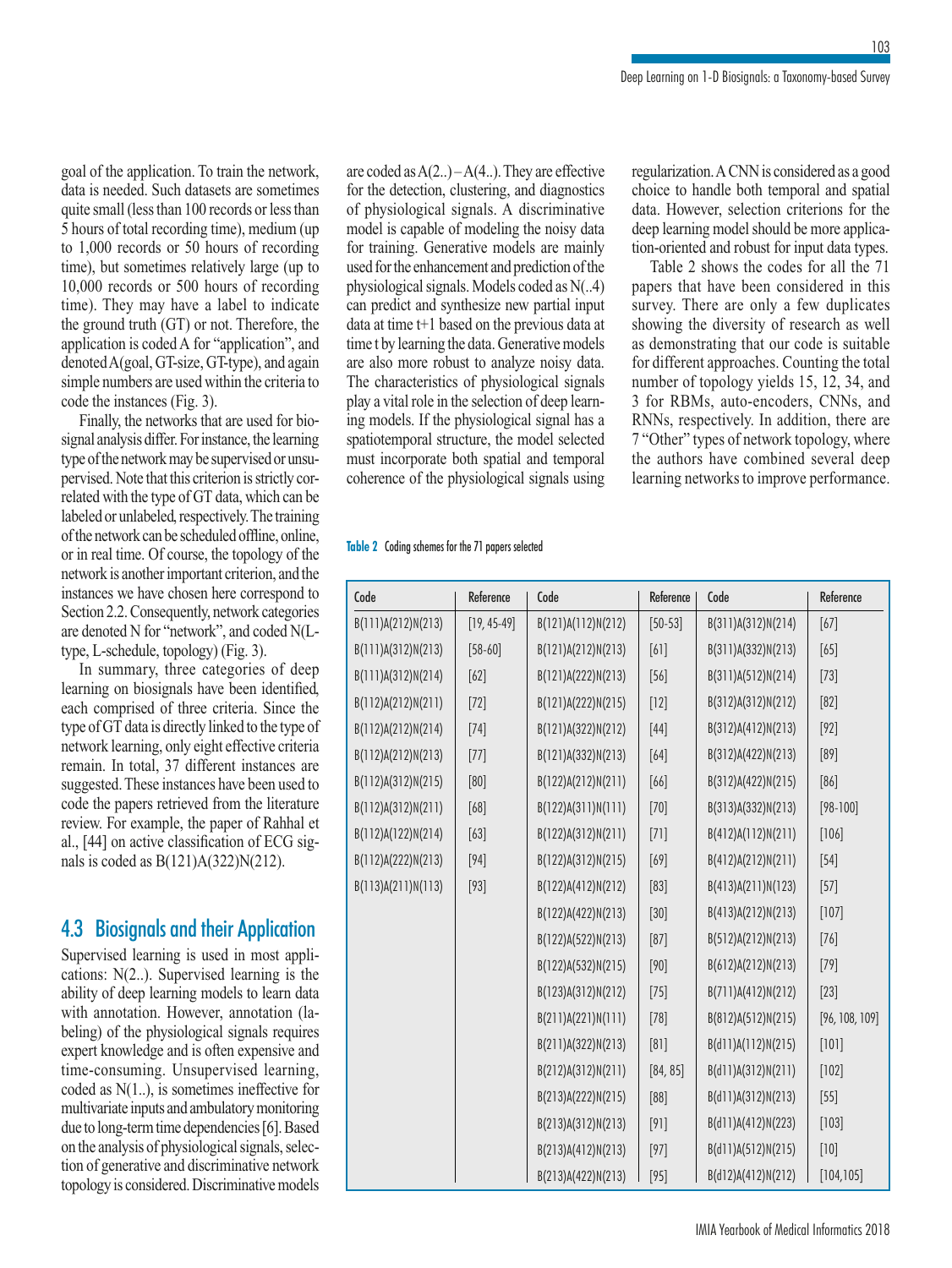## 4.4 Clustering by Application and **Biosignals**

Table 3 visualizes six clusters of current research with respect to the goal of application and the biosignal considered in the paper. A more comprehensive table with respect to the network architecture and the optimizers and regularizers used is given in Appendix 2.

#### 4.4.1 Multi-lead ECG: B(12.)

Generally, multi-lead ECG signals are highly complex and have a large volume in size. Also, the multi-lead structure may support CNN and RNN architectures to apply directly.

#### *Deep Learning Applied to Multi-lead ECG RawData: B(121)*

We have identified nine papers that apply deep learning methods to enhancement [50–53], detection [12, 56, 61], and clustering [44, 64]. This is due to the capability of deep learning methods to extract strong features and better data representation. All approaches used raw data as input,

but different deep learning methods for processing. For instance, Pourbbabee et al., [61] and Zhou et al., [12] suggested applying CNN and LSTM on biosignals, while others used different types of auto-encoders for the analysis. Pourbbabee et al., divided 30 min signals into six segments of 5 min, which were used as input to the CNN. In the case of Zhou et al., individual heartbeats were extracted from the ECG and fed to the LSTM model.

All papers, except one [61], used the publicly available standard ECG databases to evaluate the performance of their proposed methods. For example, Zhou et al., applied lead CNN and LSTM on the Massachusetts Institute of Technology, Beth Israel Hospital (MIT-BIH) database [110] and they used the trained model for the validation of the Chinese cardiovascular disease database (CCDD) [111]. Similarly, Rahhal et al., [44] validated their method on two other databases, namely the St. Petersburg Institute of Cardiological Technics (INCART) database [112] and the supraventricular arrhythmia database (SVDB) [113]. Liu et al., [56] used a multi-lead CNN to detect myocardial infarction on ECG signals obtained from the German Physikalisch Technische Bundesanstalt (PTB) database [114]. Appendix 2 provides a more comprehensive list of the databases used in the papers for the evaluation of their methods as well as the results and performances obtained, as reported by the authors.

It is observed that CNN and LSTM are used for the clustering task while auto-encoders are used for the application of signal enhancement and reconstruction. Besides, Gogna et al., [50] used the Split-Bregman optimization technique to overcome the issues of error backpropagation for unambiguous auto-encoders learning, while the other authors have applied the normal auto-encoder model. Jin and Dong [64] developed and implemented a multi-lead CNN model for the classification of normal/abnormal signals. Further, the rule inference approach is applied to improve the performance of the training model. In general, the results obtained by the nine papers were above 90% accuracy. Zhou et al., obtained an average accuracy of 99.41% and 98.03% on MIT-BIH and CCDD, respectively, by combining CNN and LSTM as base classifier in the proposed network.

**Table 3** Deep learning on biosignals with respect to the goal of the application and the origin of the biosignal (colors indicate the six clusters).

| Application                                              | $n$ -ECG                             |                            |        | $1-ECG$                                                                                    |                                                          |                                                       | <b>EMG</b> |                  |                  | <b>PCG</b>       |                          |                             | <b>PPG</b> |                   |                   | Others     |                                          |        | <b>Multiple Sources</b> |                  |        |
|----------------------------------------------------------|--------------------------------------|----------------------------|--------|--------------------------------------------------------------------------------------------|----------------------------------------------------------|-------------------------------------------------------|------------|------------------|------------------|------------------|--------------------------|-----------------------------|------------|-------------------|-------------------|------------|------------------------------------------|--------|-------------------------|------------------|--------|
|                                                          | B(121)                               | B(122)                     |        | $B(123)$ $B(111)$                                                                          |                                                          | $B(112)$ $B(113)$ $B(211)$ $B(212)$ $B(213)$ $B(311)$ |            |                  |                  |                  | B(312)                   | B(313)                      |            | $B(411)$ $B(412)$ | B(413)            | B(c11)     | B(c12)                                   | B(c13) | B(d11)                  | B(d12)           | B(d13) |
| Enhancement<br>A(1.)                                     | $[50]$<br>$[51]$<br>$[52]$<br>$[53]$ |                            |        |                                                                                            | [63]                                                     |                                                       |            |                  |                  |                  |                          |                             |            | $[106]$           |                   |            |                                          |        | [101]                   |                  |        |
| <b>Detection</b><br>A(2.)                                | [61]<br>$[12]$<br>$[56]$             |                            |        | $[45]$<br>$[46]$<br>$[19]$<br>$\begin{bmatrix} 47 \\ 48 \end{bmatrix}$<br>$[49]$<br>$[62]$ | $[72]$<br>$[74]$<br>$[66]$<br>$[68]$<br>$[77]$<br>$[94]$ | $[93]$                                                | $[78]$     |                  | $[88]$           |                  | $[82]$                   |                             |            | $[54]$            | $[57]$<br>$[107]$ |            | $[76]^{1}$<br>$[79]^2$                   |        |                         |                  |        |
| <b>Clustering</b><br>A(3.)                               | $[44]$<br>$[64]$                     | $[70]$<br>$[69]$<br>$[71]$ | $[75]$ | $[58]$<br>$[60]$<br>$[59]$                                                                 | [80]                                                     |                                                       | [81]       | $[84]$<br>$[85]$ | [91]             | $[67]$<br>$[65]$ |                          | $[98]$<br>$[99]$<br>$[100]$ |            |                   |                   |            |                                          |        | $[102]$<br>$[55]$       |                  |        |
| <b>Diagnostics</b><br>A(4.)                              |                                      | $[30]$<br>$[83]$           |        |                                                                                            |                                                          |                                                       |            |                  | $[95]$<br>$[97]$ |                  | [86]<br>$[92]$<br>$[89]$ |                             |            |                   |                   | $[23]^{3}$ |                                          |        | $[103]$                 | $[104]$<br>[105] |        |
| Prediction<br>A(5.)                                      |                                      | $[87]$<br>$[90]$           |        |                                                                                            |                                                          |                                                       |            |                  |                  | $[73]$           |                          |                             |            |                   |                   |            | $[96]^{4}$<br>$[108]^{4}$<br>$[109]^{4}$ |        | $[10]$                  |                  |        |
| ${}^{1}B(512); {}^{2}B(612); {}^{3}B(711); {}^{4}B(812)$ |                                      |                            |        |                                                                                            |                                                          |                                                       |            |                  |                  |                  |                          |                             |            |                   |                   |            |                                          |        |                         |                  |        |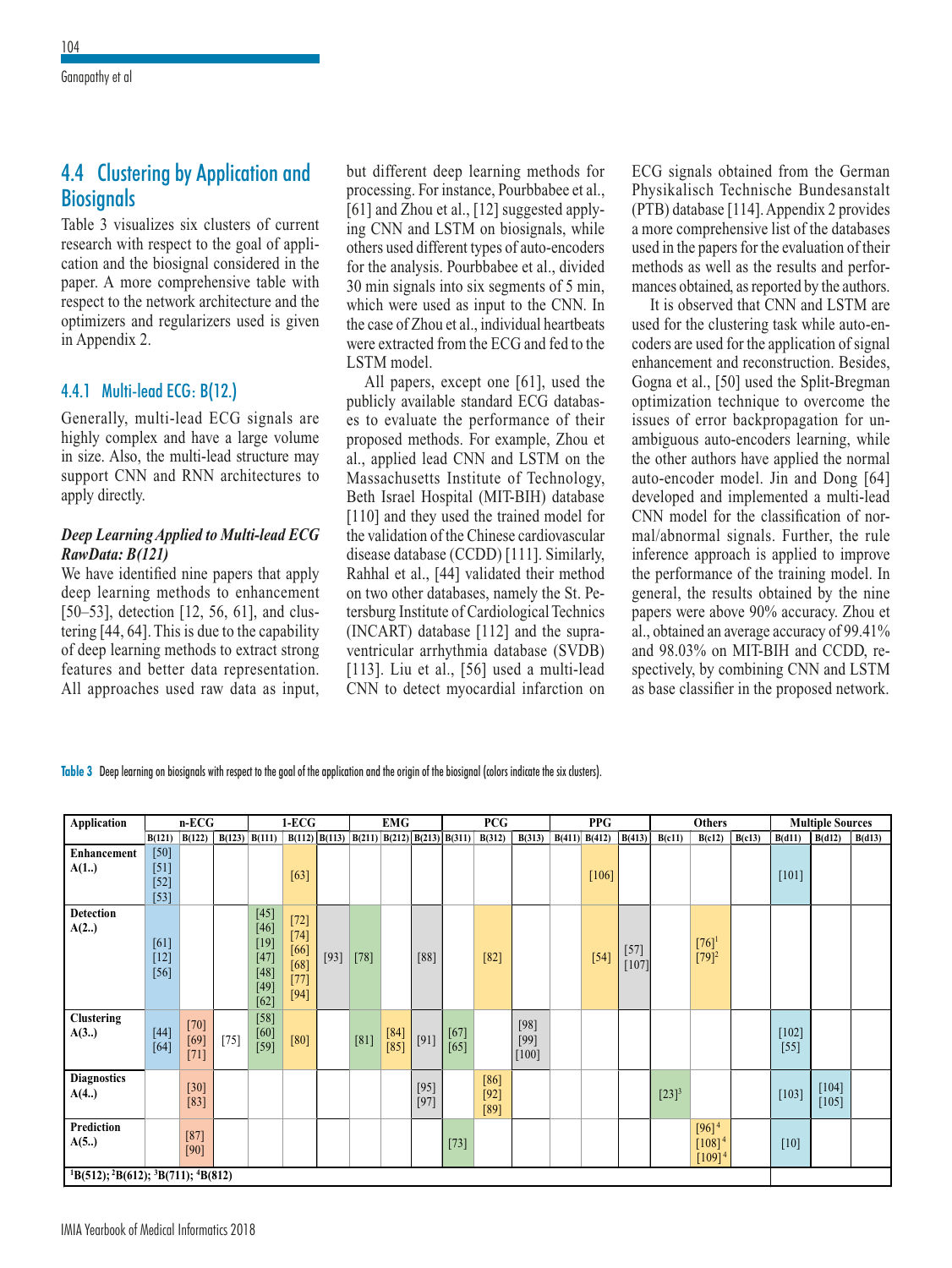#### *Deep Learning Applied to Features from Multi-lead ECG: B(122)*

A cluster of seven papers applied features derived from multi-lead ECG to deep learning networks. Such features may be RR interval [70], the QRS complex [69], or morphological and temporal features [83]. In contrast to raw data-based approaches, enhancement is not a target application but it improved detection, clustering, and diagnostics. Features extracted from biosignals are used as a key element for the identification of boundary conditions to separate classes in the multi-dimensional feature space. Five applications were evaluated on publicly available databases [30, 69–71, 83], while the others recorded private data [87, 90]. All papers applied to clustering used deep belief networks for processing [66, 75, 76]. The results reported by the papers were all above 85%. In particular, Majumdar and Ward [69] showed an average accuracy of 97.0% for classification. Zhang et al., [30] considered eight diverse ECG databases to evaluate the performance of their system and obtained 93.5%, 96.5%, and 90.5% for overall human identification task, normal subject identification, and abnormal subject identification, respectively.

#### 4.4.2 Single-lead Biosignals: B(x1.)

This type of signal is formed from a single sampled measurement, usually derived as an electrical potential, and usually of pseudo-periodic nature, disregarding whether the biosignal is cardiac, respiration, or blood pressure. Therefore, our analysis is pooled with  $x = \{1, 2, 3, 4, 5, 6, 7, 8, 9\}$  where x represents different physiological signals as shown in Table 3.

#### *Deep Learning Applied to Single-lead Biosignal Raw Data: B(x11)*

In this group of 16 papers [19, 23, 45–49, 58 – 60, 62, 65, 67, 73, 78, 81], single-lead raw data is fed as input to the deep learning methods for applications that focus on detection; for instance, the paper of Acharya et al., [46] aimed at automated detection of abnormalities in ECG signals. The approach of Kiranyaz et al., [19] focused on a personalized monitoring system for arrhythmias. The high number of research papers may

come from the fact that single-channel biosignals are simple, easy to acquire, and effective in decision making system. Out of the 16 papers, 12 used 1-D CNN models [19, 45–49, 58–60, 62, 65, 81]; two were based on auto-encoders [23, 73]; one used an RNN model [67]; and one used an RBM model [78].

Out of 10 papers using single lead ECG inputs, seven [19, 47, 49, 58–60, 62], two [45, 46] , and one [114] were evaluated on the MIT-BIH, the German Physikalisch Technische Bundesanstalt (PTB), and the Fantasia database, respectively (see Appendix 2).

In general, the overall results were above 94% accuracy. In particular, Kiranyaz et al., [60] obtained an average accuracy of 99.00% on the MIT-BIH database and Lei et al., [45] reported 99.33% accuracy on the PTB database [114]. In an interesting study, Schozel and Dominik [73] used an RNN model to study PCG signals and they generated an artificial ECG signals from PCG. Papers describing works from biosignals other than ECG obtained an overall accuracy above 79%. For instance, Zhang et al., [23] reported an average accuracy of 80.22% for emotion recognition using respiration signal. Similarly, Ryu et al., [65] obtained an overall accuracy of 79.55% for the classification of heart sounds using PCG signals, which may be due to the unbalanced datasets used to validate the proposed model. In another study, Atzori et al., [81] proposed to classify the movements of a prosthetic hand using a CNN model. EMG signals from amputee subjects were recorded and validated using the proposed models. They obtained the lowest accuracy of 38.09% for the amputee's datasets.

#### *Deep Learning Applied to Features from Single-lead Biosignals: B(x12)*

The number of scientific papers with features as input to the deep learning method is high. In this cluster, features were extracted from the single-lead biosignals: 21 papers have been retrieved on this topic covering applications such as enhancement [63, 106], detection [54, 66, 68, 72, 74, 76, 77, 79, 82, 94], clustering [80, 84, 85], diagnostics [86, 89, 92], and prediction [96, 108, 109]. Examples of features were RR interval [72, 74], mean absolute value of signal [85], or frequency spectral coefficients [92]. Nine out of 21 papers used unsupervised learning and deep belief networks to perform detection [54, 66, 68, 72, 82, 94], clustering [84, 85], diagnostics [86], or prediction [96, 108, 109], while the others used supervised learning [63, 74, 76, 79, 80, 89, 92].

In 10 papers, the authors conducted experiments on public databases [66, 68, 76, 77, 80, 84–86, 94, 96]. In two papers, signals were simulated [63, 79]. In four papers, signals were acquired from the 2016 Physionet Challenge database [116]. Only four papers presented an evaluation using the authors' own data [54, 74, 89, 92].

The results were diverse. In particular, Mohebi et al., [79] generated continuous glucose monitoring (CGM) signals to identify type 2 diabetes patients using a CNN model. Lee and Chang [96] combined a deep belief network with bootstrapping to estimate blood pressure; bootstrapping enhanced the performance by about 10%. In general, the results were above 83% in accuracy for the various applications. Specifically, Jindal et al., [54] obtained an accuracy of 96.1% for biometric identification using PPG signals. Some papers with inputs other than ECG signals obtained an accuracy of 71.39%, e.g., for congestive heart failure detection [72].

In an interesting study, Lee and Chang [108, 109] developed an ensemble of deep belief network-deep neural network (DBN-DNN) approach for the estimation of oscillometric blood pressure with low data samples. Further, artificial features were synthesized to overcome the issue of low data samples for training deep learning models. To improve the prediction rate of cardiovascular events, Kim et al., [106] used a DBN model on blood pressure signals to reduce artifacts. Similarly, Zhenjie et al., [77] proposed a multiscale CNN model for the detection of atrial fibrillation from ECG signals and achieved 98.18% accuracy on the MIT-BIH database [110].

#### *Deep Learning Applied to 2D-transformed Biosignals: B(x13)*

Ten papers describe utilizing a 2-D spectrum as input to the deep learning system [57, 88, 91, 93, 95, 97–100, 107]. It is reported that 2-D spectra of transformed biosignals describe the spatial and temporal information of the signals. Also, it allows the direct use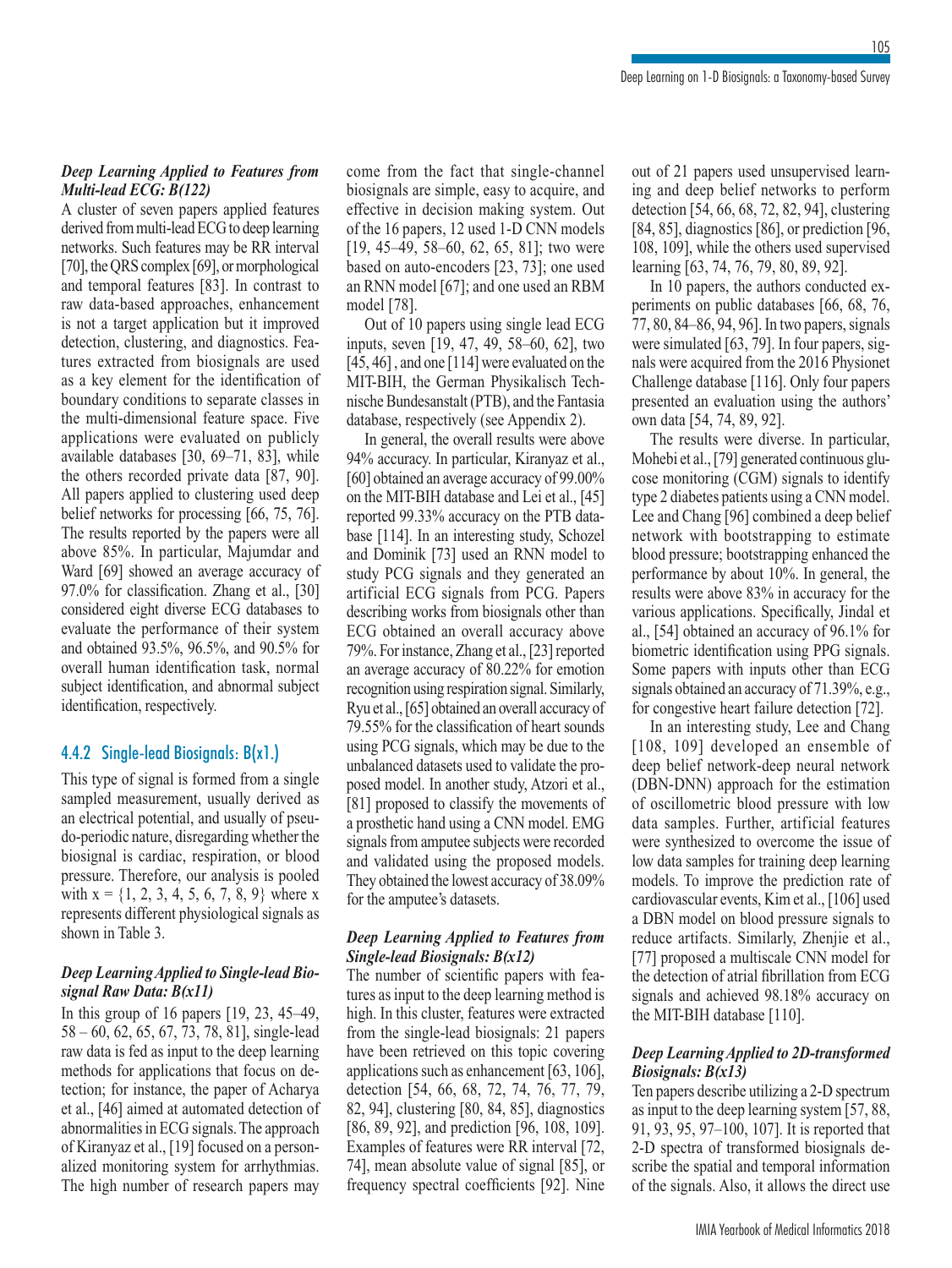of CNNs. All the papers used supervised learning to train a CNN and the applications are detection [57, 88, 93, 107], classification [91, 98–100], and diagnostics [95, 97].

Out of the 10 papers, five used publicly available databases to evaluate the performance of their systems [91, 97–100] and the other five used experimental protocols for signal acquisition [57, 88, 93, 95, 107] (see Appendix 2). In general, the results obtained were above 90% of accuracy. In particular, Dominguez-Morales et al., [98] obtained 97% of accuracy using a modified version of the AlexNet model [40]. Interestingly, the authors converted the PCG signal obtained from a neuromorphic auditory sensor into address-event representations, which were later plotted as 2-D sonogram for deep learning. In order to improve the prediction ability of their deep learning model, Xia et al., [88] used a hybrid model combining CNN with RNN.

Most of the papers in this cluster utilized supervised learning. Out of eight papers, six papers used publicly available databases to validate the model proposed. Cote-Allard et al., [95] developed and tested a transfer-learning-based hand gesture learning system. A trained model, obtained from other datasets, was used to detect and improve different hand gestures. Xia et al., [93] used 2-D-transformed ECG signals as input for the detection of pathological conditions with an average accuracy of 98.63%.

#### 4.4.3 Multiple Source Biosignals

Seven papers proposed approaches to manage multiple source biosignals. Except two papers [104, 105], all used the raw data to feed the deep learning system for signal enhancement [101], clustering [55, 102], diagnostics [103–105], and prediction [10]. For instance, Bengio et al., [10] presented a major breakthrough applying a CNN for affect classification from raw physiological signals. The accuracy obtained by all papers was above 85%. The performance of the systems was dependent on the combination of the biosignals used for the analysis. For example, Zhang et al., [102] obtained 98.49% of accuracy for the automated classification of sleep stages using sparse DBNs. The authors used EMG, EEG, and ECG collectively to investigate the impact of different biosignals on the algorithm performance. In [10], the authors used a CNN model on specific signals from the database for emotion analysis using physiological signals (DEAP) [13], namely skin conductance and blood volume pulse. Out of the seven papers, three used a CNN model [10, 55, 103], two were based on an ensemble approach [104, 105], one used a DBN model [102], and another used a DNN model [101]. Belo et al., [101] proposed an interesting approach for generalized biosignals learning and synthesis using DNN models. Chow [103] proposed an online biometric recognition system using ECG and EDA signals. In this approach, physiological signals are acquired and trained in an online mode using pre-trained networks. Three papers [10, 104, 105] have used the publicly available DEAP database for the validation (see Appendix 2).

## 4.5 Clinical Application

Although most of the papers are focused on the methodology of biosignal analysis using deep learning, there are some examples that present a real-world application of such methods. We have selected three of them as examples.

HeartID [30] used a multiresolution CNN for ECG-based biometric identification of humans in smart health applications. First, the ECG stream was blindly split into segments of two seconds disregarding the R-wave positions. Then, the segments were transformed to the Wavelet domain to reveal more detailed time and frequency characteristics in multiple resolutions. An auto-correlation was performed to each wavelet to remove the blind-segmentation-based phase shift. Despite using wavelet-transformed output (image) as input to the CNN approach, a 1-D-CNN was applied to each individual wavelet component to clearly learn the local patterns. Furthermore, each wavelet component was considered as a 1-D-image (feature vector) and was fed as input into the 1-D-CNN to learn the intrinsic pattern of the individuals. To evaluate the system, several publicly available databases were re-sampled to 360 Hz yielding 100 normal and 120 abnormal datasets (arrhythmia, malignant ventricular ectopy, ST depression). The correct identification rate yielded 96.5% and 93.5%, respectively. The system could be generalized to other quasi-periodic biosignals such as PPG, BCG, or a multi-modal combination of them.

Another remarkable system focused on personalized event prediction to detect the occurrences of arrhythmias or abnormal beats in the ECG signal [19]. Facing the challenge that an ECG of a healthy person without any history of cardiac arrhythmias should exhibit no abnormal beats, the authors developed a set of 464 filters performing regularized least-squares optimization to synthesize individual pathologic patterns out of healthy ECG cycles. For the early detection of cardiac arrhythmias, a personalized training dataset was created synthetically over the subject's average normal beat. A one-dimensional (1-D) CNN dedicated to that specific subject was trained and used to monitor streamed real-time recordings. The system's evaluation was based on the MIT-BIH database [110], where the first 5 minutes of recordings were used to form the average normal beats. Overall, 34 patient records with a total of 63,341 beats were selected for the evaluation. The probability of detecting at least one among the first three abnormal beats was 99.4%, supporting a meaningful clinical application of the system.

Generally, deep learning is considered to be computationally expensive. Pourbabaee et al., [61] developed a computationally efficient screening system for patients with paroxysmal atrial fibrillation (PAF). The authors used a large volume of ECG time-series data and a deep CNN to identify unique features patterns for screening patients. The 30-minute raw ECG signals were first divided into six equal segments. Later, these short ECG segments were used as input to the CNN to obtain robust deep features which were then passed through standard classifiers namely end-to-end CNN, k-nearest neighbors (kNN), support vector machine (SVM), and multilayer perceptron. To evaluate the performance of the system, signals were taken from the PAF prediction challenge database [117]. The authors showed that the CNN-learned features can be classified conventionally, which is computationally inexpensive and efficient. The CNN net-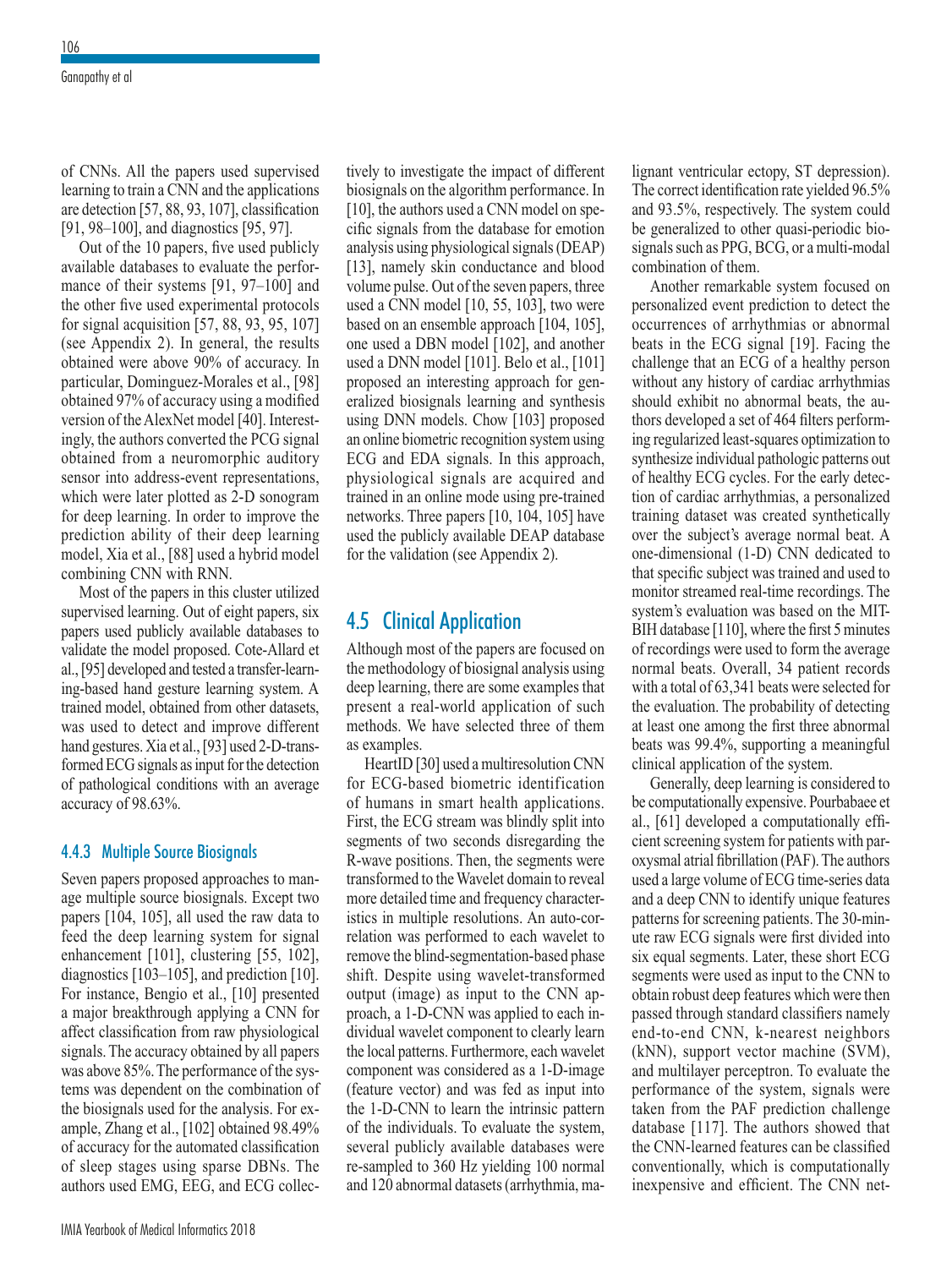work did not require any prior domain knowledge for learning the features and, therefore, the approach could potentially be utilized for other biosignals. The network yielded an accuracy of 93.60% and 92.96% using an end-to-end CNN and a Gaussian kernel SVM, respectively.

## 5 Discussion and Conclusion

A comprehensive literature research was performed to identify works combining biosignals of any nature (except EEG due to its 2-D spatial structure) with deep learning networks. The examined bibliographic databases (PubMed, Scopus, and ACM) provided relevant papers including works publisehd in IEEE or SPIE conference proceedings. We have developed a scheme to differentiate existing research by biosignals, applications, and networks that yields 30 instances from seven independent categories. Such a graph may yield more than 25,000 different codes, but due to internal dependencies (network topology and application goal), that figure reduces to 6,480. As it is shown in Table 2, research is diverse, but there are two codes occurring multiple (more than three) times, B(111) A(212)N(213) and B(121)A(112)N(212). The code  $B(111)A(212)N(213)$  is found to be used six times on single lead ECG signals to perform pattern detection. Similarly,  $B(121)A(112)N(212)$  is used four times for multi-lead ECG targeting signal enhancement for better clinical decision supports.

The overall accuracy obtained by methods using raw ECG signals is higher than those with features as input. This may be due to the ability of deep learning to capture features which optimally represent the biosignal specific to the problem. The overall performance of the papers that utilized the authors' own signal acquisition protocol was lower than those experimenting with publicly available databases. This may be due to the presence of noise and artifacts in the recordings. To date, most work has been performed on relatively small datasets. Five papers used 3,126 recordings from the 2016 Physionet Challenge database for heart sound analysis, and one paper mentioned utilizing 1,075 records [92]. This finding is in line with Deserno and Marx [7], who reported the need for more realistic reference databases.

Most of the papers  $(n = 30)$  use features which are pre-extracted from the biosignals as input to the deep learning models. This may result from the assumption that the performance of machine learning is improved when using pre-computed features as compared to noisy raw data since a feature vector is much smaller than the signal itself and hence this reduces the required volume of training data. However, the basic idea of deep learning is to automatically identify patterns from large volumes of biosignals without human involvement. On the other hand, only 11 papers (less than 15%) applied a 2-D transform to take advantage of the CNN matrix-like architecture. This figure was much lower than anticipated, but may be the result of the fact that 1-D CNN performs well.

In conclusion, after having shown their impact on image and video analysis, deep learning approaches have become successfully applied to the analysis of 1-D biosignals. The number of published work increases continuously, and the results are promising. However, there is a large variety of signals, applications, and reference data, which makes an objective comparison of the published approaches difficult.

In future, standardization of network topology and parameters is expected. Reference data recorded with novel devices is required, which represents not only pathology but also normal recordings from healthy subjects, as well as outliers, drop out sequences, and noise.

#### **References**

- 1. Silipo R, Marchesi C. Artificial neural networks for automatic ECG analysis. IEEE Trans Signal Process 1998;46(5):1417–25.
- 2. Bajaj V, Pachori RB. Automatic classification of sleep stages based on the time-frequency image of EEG signals. Comput Methods Programs Biomed 2013;112(3):320–8.
- 3. Karthick PA, Ramakrishnan S. Surface electromyography based muscle fatigue progression analysis using modified B distribution time – frequency features. Biomed Signal Process Control 2016;26:42–51.
- 4. Alian AA, Shelley KH. Photoplethysmography. Best

Pract Res Clin Anaesthesiol 2014;28(4):395–406.

- 5. Zink MD, Brüser C, Stüben B-O, Napp A, Stöhr R, Leonhardt S, et al. Unobtrusive nocturnal heartbeat monitoring by a ballistocardiographic sensor in patients with sleep disordered breathing. Sci Rep 2017;7(1):13175.
- 6. Längkvist M, Karlsson L, Loutfi A. A review of unsupervised feature learning and deep learning for time-series modeling. Pattern Recognit Lett 2014;42(1):11–24.
- 7. Deserno TM, Marx N. Computational Electrocardiography: revisiting holter ECG monitoring. Methods Inf Med 2016;55(4):305–11.
- 8. Movahedi F, Coyle JL, Sejdic E. Deep belief networks for electroencephalography: a review of recent contributions and future outlooks. IEEE J Biomed Health Inform 2018;22(3):642–52.
- 9. Esfandiari N, Babavalian MR, Moghadam A-ME, Tabar VK. Knowledge discovery in medicine: current issue and future trend. Expert Syst Appl 2014;41(9):4434–63.
- 10. Bengio Y, Georgios NY, Martinez HP. Learning deep physiological models of affect. IEEE Comput Intell Mag 2013;8(2):20–33.
- 11. Miotto R, Wang F, Wang S, Jiang X, Dudley JT. Deep learning for healthcare: review, opportunities and challenges. Brief Bioinform 2017.
- 12. Zhou FY, Jin LP, Dong J. Premature ventricular contraction detection combining deep neural networks and rules inference. Artif Intell Med 2017;79:42–51.
- 13. Koelstra S, Muhl C, Soleymani M, Jong-Seok Lee, Yazdani A, Ebrahimi T, et al. DEAP: a database for emotion analysis using physiological signals. IEEE Trans Affect Comput 2012;3(1):18–31.
- 14. Bengio Y, Courville A, Vincent P. Representation learning: a review and new perspectives. IEEE Trans Pattern Anal Mach Intell 2013;35(8):1798–828.
- 15. Litjens G, Kooi T, Bejnordi BE, Setio AAA, Ciompi F, Ghafoorian M, et al. A survey on deep learning in medical image analysis. Med Image Anal 2017;42:60–88.
- 16. Schmidhuber J. Deep learning in neural networks: an overview. Neural Networks 2015;61:85–117.
- 17. Suzuki K. Overview of deep learning in medical imaging. Radiol Phys Technol 2017;10(3):257–73.
- 18. Faust O, Acharya UR, Tamura T. Formal design methods for reliable computer-aided diagnosis: a review. IEEE Rev Biomed Eng 2012;5:15–28.
- 19. Kiranyaz S, Ince T, Gabbouj M. Personalized monitoring and advance warning system for cardiac arrhythmias. Sci Rep 2017;7(1):1–8.
- 20. Luo J, Wu M, Gopukumar D, Zhao Y. Big data application in biomedical research and health care: a literature review. Biomed Inform Insights 2016;8:1-10.
- 21. Critchley HD, Garfinkel SN. The influence of physiological signals on cognition. Curr Opin Behav Sci 2018;19:13–8.
- 22. Degoulet P, Fieschi M. Introduction to clinical informatics. New York: Springer Publications; 2012.
- 23. Zhang Q, Chen X, Zhan Q, Yang T, Xia S. Respiration-based emotion recognition with deep learning. Comput Ind 2017;92:84–90.
- 24. Peng L, Hou Z, Chen Y, Wang W, Tong L, Li P.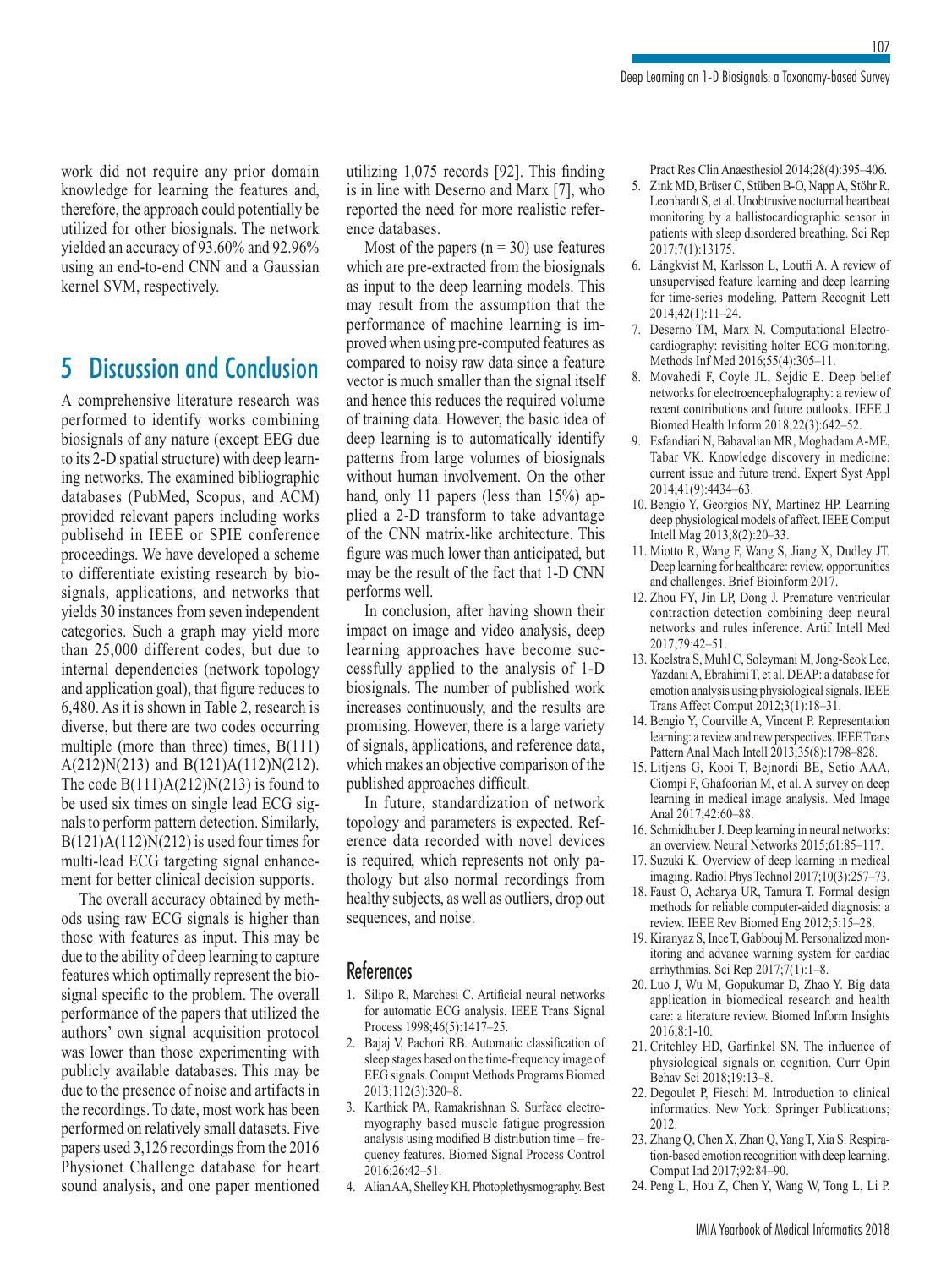Combined use of sEMG and accelerometer in hand motion classification considering forearm rotation. Proc IEEE EMBC; 2013. p. 4227–30.

- 25. Kiranyaz S, Ince T, Gabbouj M. Personalized ECG classification. In: In Multidimensional Particle Swarm Optimization for Machine Learning and Pattern Recognition. Berlin, Springer; 2014: 231–58.
- 26. Maestri R, Pinna GD, Porta A, Balocchi R, Sassi R, Signorini MG, et al. Assessing nonlinear properties of heart rate variability from short-term recordings: are these measurements reliable? Physiol Meas 2007;28(9):1067–77.
- 27. Karthick PA, Venugopal G, Ramakrishnan S. Analysis of muscle fatigue progression using cyclostationary property of surface electromyography signals. J Med Syst 2016;40(1):28.
- 28. Allen J. Photoplethysmography and its application in clinical physiological measurement. Physiol Meas 2007;28(3):R1.
- 29. Inan OT, Migeotte P, Park K, Etemadi M, Tavakolian K, Casanella R, et al. Ballistocardiography and seismocardiography: a review of recent advances. IEEE J Biomed Health Inform 2015;19(4):1414–27.
- 30. Zhang Q, Zhou D, Zeng X. Heartid: a multiresolution convolutional neural network for ECG-based biometric human identification in smart health applications. IEEE Access 2017;5:11805–16.
- 31. Dong H, Supratak A, Pan W, Wu C, Matthews PM, Guo Y. Mixed neural network approach for temporal sleep stage classification. IEEE Trans Neural Syst Rehabil Eng 2017;26:324–33.
- 32. Huigen E, Peper A, Grimbergen CA. Investigation into the origin of the noise of surface electrodes. Med Biol Eng Comput.2002;40(3):332–8.
- 33. Kashif M, Jonas S, Deserno T. Deterioration of R-wave detection in pathology and noise: a comprehensive analysis using simultaneous truth and performance level estimation. IEEE Trans Biomed Eng 2017;64(9):2163–75.
- 34. Deng L, Yu D. Deep learning: methods and applications. Found Trends® Signal Process 2013;7(3–4):197-387.
- 35. Bengio Y. Learning deep architectures for AI. Found Trends® Mach Learn 2009;2(1):1–27.
- 36. Wang HZ, Wang GB, Li GQ, Peng JC, Liu YT. Deep belief network based deterministic and probabilistic wind speed forecasting approach. 2016;182:80–93.
- 37. Hinton GE, Osindero S, Teh YW. A fast learning algorithm for deep belief nets. Neural Comput 2006;18(7):1527–54.
- 38. Guo Y, Liu Y, Oerlemans A, Lao S, Wu S, Lew MS. Deep learning for visual understanding: a review. Neurocomputing 2016;187:27–48.
- 39. Acharya UR, Oh SL, Hagiwara Y, Tan JH, Adeli H. Deep convolutional neural network for the automated detection and diagnosis of seizure using EEG signals. Comput Biol Med 2017.
- 40. Krizhevsky A, Sutskever I, Hinton GE. ImageNet classification with deep convolutional neural networks.Proc NIPS; 2012. p. 1097–105.
- 41. Sutskever I, Martens J, Hinton GE. Generating text with recurrent neural networks. Proc ICML; 2011. p. 1017–24.
- 42. Deng L. A tutorial survey of architectures, algorithms, and applications for deep learning. APSIPA Trans Signal Inf Process.2014;3:E2.
- 43. Hochreiter S, Schmidhuber J. Long short-term memory. Neural Comput 1997;9(8):1735–80.
- 44. Rahhal MM Al, Bazi Y, Alhichri H, Alajlan N, Melgani F, Yager RR. Deep learning approach for active classification of electrocardiogram signals. Inf Sci (Ny) 2016;345:340–54.
- 45. Lei X, Zhang Y, Lu Z. Deep learning feature representation for electrocardiogram identification. Proc DSP; 2016.
- 46. Acharya UR, Fujita H, Oh SL, Hagiwara Y, Tan JH, Adam M. Application of deep convolutional neural network for automated detection of myocardial infarction using ECG signals. Inf Sci (Ny) 2017;415:190–8.
- 47. Šarlija M, Jurišić F, Popović S. A convolutional neural network based approach to QRS detection. Proc IEEE ISPA; 2017. p. 121–5.
- 48. Acharya UR, Fujita H, Lih OS, Adam M, Tan JH, Chua CK. Automated detection of coronary artery disease using different durations of ECG segments with convolutional neural network. Knowledge-Based Syst 2017;132:62–71.
- 49. Acharya UR, Fujita H, Lih OS, Hagiwara Y, Tan JH, Adam M. Automated detection of arrhythmias using different intervals of tachycardia ECG segments with convolutional neural network. Inf Sci (Ny) 2017;405:81–90.
- 50. Gogna A, Majumdar A, Ward R, Gogna A, Ward R. Semi-supervised stacked label consistent autoencoder for reconstruction and analysis of biomedical signals. IEEE Trans Biomed Eng 2017;64(9):2196–205.
- 51. Muduli PR, Gunukula RR, Mukherjee A. A deep learning approach to fetal-ECG signal reconstruction.Proc IEEE NCC; 2016. p. 1–6.
- 52. Xiong P, Wang H, Liu M, Zhou S, Hou Z, Liu X. ECG signal enhancement based on improved denoising auto-encoder. Eng Appl Artif Intell 2016;52:194–202.
- 53. Xiong P, Wang H, Liu M, Lin F, Hou Z, Liu X. A stacked contractive denoising auto-encoder for ECG signal denoising. Physiol Meas 2016;37(12):2214–22.
- 54. Jindal V, Birjandtalab J, Pouyan MB, Nourani M. An adaptive deep learning approach for PPG-based identification. Proc IEEE EMBC; 2016. p. 6401–4.
- 55. Yin W, Yang X, Zhang L, Oki E. ECG monitoring system integrated with ir-uwb radar based on cnn. IEEE Access 2016;4:6344–51.
- 56. Liu W, Zhang M, Zhang Y, Liao Y, Huang Q, Chang S, et al. Real-time multilead convolutional neural network for myocardial infarction detection. IEEE J Biomed Health Inform 2017.
- 57. Shashikumar SP, Shah AJ, Li Q, Clifford GD, Nemati S. A deep learning approach to monitoring and detecting atrial fibrillation using wearable technology. Proc IEEE EMBC; 2017. p. 141–4.
- 58. Acharya UR, Oh SL, Hagiwara Y, Tan JH, Adam M, Gertych A, et al. A deep convolutional neural network model to classify heartbeats. Comput Biol Med 2017;89:389–96.
- 59. Zubair M, Kim J, Yoon C. An automated ECG beat classification system using convolutional neural networks. Proc ICITCS; 2016.
- 60. Kiranyaz S, Ince T, Gabbouj M. Real-time patient-specific ECG classification by 1-d convolutional neural networks. IEEE Trans Biomed Eng 2016;63(3):664–75.
- 61. Pourbabaee B, Roshtkhari MJ, Khorasani K. Deep convolutional neural networks and learning ECG features for screening paroxysmal atrial fibrillation patients. IEEE Trans Syst Man, Cybern Syst 2017;99:1–10.
- 62. Salloum R, Kuo C-CJ. ECG-based biometrics using recurrent neural networks. Proc IEEE ICASSP; 2017.
- 63. Qiu Y, Xiao F, Shen H. Elimination of power line interference from ECG signals using recurrent neural networks. Proc IEEE EMBC; 2017.
- 64. Jin L, Dong J. Classification of normal and abnormal ECG records using lead convolutional neural network and rule inference. Sci China Inf Sci 2017;60(7):1-3.
- 65. Ryu H, Park J, Shin H. Classification of heart sound recordings using convolution neural network. Proc CinC; 2016. p. 1153–6.
- 66. San PP, Ling SH, Nguyen HT. Deep learning framework for detection of hypoglycemic episodes in children with type 1 diabetes. Proc IEEE EMBC; 2016. p. 3503-6.
- 67. Thomae C, Dominik A. Using deep gated rnn with a convolutional front end for end:to:end classification of heart sound. Proc CinC; 2016. p. 625–8.
- 68. Taji B, Chan ADC, Shirmohammadi S. False alarm reduction in atrial fibrillation detection using deep belief networks. IEEE Trans Instrum Meas 2017;67(5):1124–31.
- 69. Majumdar A, Ward R. Robust greedy deep dictionary learning for ECG arrhythmia classification. Proc IJCNN; 2017. p. 4400-7.
- 70. Wu Z, Ding X, Zhang G. A novel method for classification of ECG arrhythmias using deep belief networks. Int J Comput Intell Appl 2016;15(4).
- 71. Taji B, Chan ADC, Shirmohammadi S. Classifying measured electrocardiogram signal quality using deep belief networks. Proc IEEE I2MTC; 2017. p. 1–6.
- 72. Chen W, Liu G, Su S, Jiang Q, Fellow I, Nguyen H, et al. A CHF detection method based on deep learning with RR intervals. Proc IEEE EMBC; 2017. p. 3369–72.
- 73. Sch C, Dominik A. Can electrocardiogram classification be applied to phonocardiogram data ? – an analysis using recurrent neural networks. Proc CinC; 2016. p. 581–4.
- 74. Pathinarupothi RK, Vinaykumar R, Rangan E, Gopalakrishnan E, Soman KP. Instantaneous heart rate as a robust feature for sleep apnea severity detection using deep learning. Proc IEEE EMBC 2017. p. 293–6.
- 75. Luo K, Li J, Wang Z, Cuschieri A. Patient-specific deep architectural model for ECG classification. J Healthc Eng 2017.
- 76. Zhu X, Zheng WL, Lu BL, Chen X, Chen S, Wang C. EOG-based drowsiness detection using convolutional neural networks. Proc IJCNN; 2014. p. 128–34.
- 77. Yao Z, Zhu Z, Chen Y. Atrial fibrillation detection by multi-scale convolutional neural networks. Proc IEEE ICIF; 2017. p. 1–6.
- 78. Su Y, Sun S, Ozturk Y, Tian M. Measurement of upper limb muscle fatigue using deep belief networks. J Mech Med Biol 2016;16(8).
- 79. Mohebbi A, Arad TB, Johansen AR, Bengtsson H, Fraccaro M, Mørup M. A deep learning approach to adherence detection for type 2 diabetics. Proc